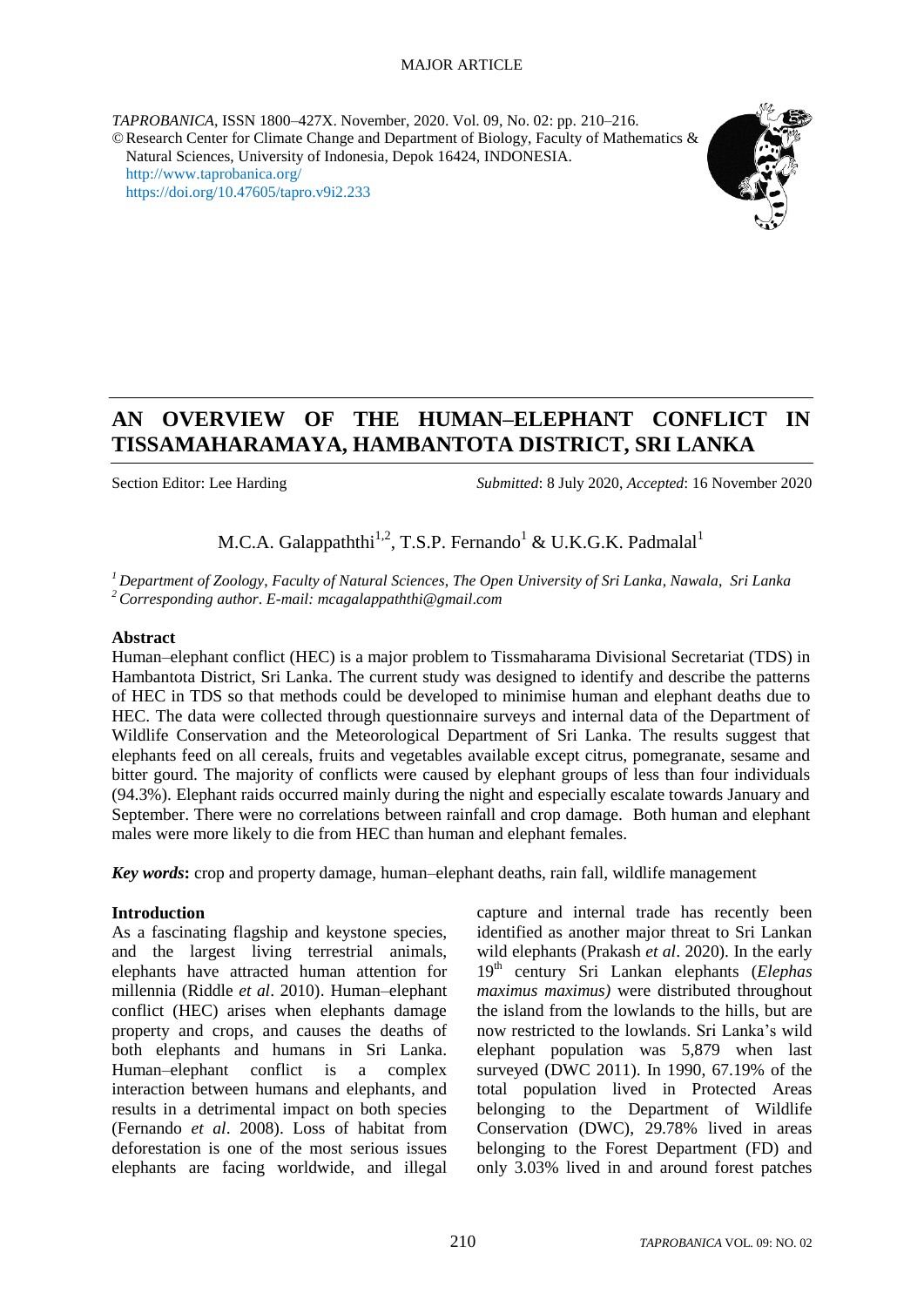adjacent to remote villages (Santiapillai & Jackson 1990). Now, as the forest cover is increasingly depleted, more elephants are forced to live in forest patches adjacent to remote villages, which therefore suffer from HEC. Of Sri Lanka's  $65,000 \text{ km}^2$  land area 20% is covered by forest which belongs to National Parks. Sri Lanka contains 10% of the wild Asian elephant population but has only 2% the forest habitat available for this species (Perera 2009).

The human population of Sri Lanka is 20,359,439 with a population density of 325 per  $km^2$ (CSD 2012). Accelerating human population growth is shifting the balance between nature and humans. Wild elephants, which are both browsers and grazers, are versatile herbivores, and have a daily food requirement of about 150 kg (McKay 1973, Vancuylenberg 1977). As non-ruminants they can consume a wider variety of food than other herbivorous mammals. In the wild they consume over 60 species of plants (McKay 1973). Grasslands are the favoured feeding habitat of elephants but they use more densely wooded habitats for movement, resting, breeding and shade (Alahakoon *et al*. 2017). As such they depend on forest ecotones (Fernando 2015). Elephants are active during the day time and feed in open areas while they are in protected areas but when they are outside protected areas they remain in scrub refuges during the day. They feed on a variety of food items ranging from grains, cereals and other crops at night (Wikramanayaka *et al*. 2004, Samansiri & Weerakoon 2007). Thus, elephants tend to come out of forest core areas where food resources are sparse and move towards the edges where they can find good feeding grounds.

Crop raiding by wild elephants is influenced by factors such as elephant density in the wild, proximity to villages, rainfall, shade availability, cattle grazing, forest fires, wood cutting, water availability and available forage plant species (Daniel 1995). During the dry season, elephants enter the *chena* (=shifting cultivation) and feed on plant material left over by farmers and also the sprouting stumps of *Limonia* sp. (Family Rutaceae) and *Bouhinia* sp. (Family Fabaceae). During the wet season they move back to the protected areas when fields are cultivated by farmers (Wikramanayaka *et al*. 2004). Elephants living in Bangladesh mostly prefer rice paddy, grass, bamboo, jackfruit, mango and banana. Non-preferred foods are chilli, citrus, bitter gourd, okra, taro and teasel gourd (Wahed *et al*. 2016). Crops avoided by elephants in Sri Lanka include citrus, cashew and neem (Samansiri & Weerakoon 2007, Santiapillai *et al*. 2010).

HEC has been well studied in other parts of Sri Lanka, but poorly studied in Tissamaharamaya. Hambantota District, which is rapidly industrializing and becoming urbanized. Newly constructed Mattala Rajapaksa International Airport, Magampura Mahinda Rajapaksa Port and new housing projects will likely increase HEC in Tissamaharamaya. More research is needed to implement effective mitigation methods against HEC. Therefore, the overall objective of this study is to identify the patterns of HEC in this region.

### **Material and methods**

*Study location***:** This study was conducted in Tissmaharama Divisional Secretariat (TDS) which belongs to Hambantota District in Southern Province, Sri Lanka. It is surrounded by four National Parks (NPs): Yala NP, Bundala NP, Lunugamwehera NP and Udawalawa NP. It also contains sanctuaries such as Nimalawa, Wilmanna, and Tissamaharamaya and other forest reserves. Hambantota District (6°15′N 81°10′E) covers 2,609 km<sup>2</sup>, 2,496 km<sup>2</sup> of land and  $113 \text{ km}^2$  of water. Tissmaharama is the largest Divisional Secretariat in Hambantota District. The climate is dry and dominated by scrub and semi evergreen dry monsoon forest. Tissmaharama DS consists of lagoons, water tanks, rocks and southern beach riparian habitat (Figs. 1, 2). Both primary and secondary data were collected to complete the research objectives. The primary data were collected through direct observations and questionnaires. The secondary data were already available from DWC and Meteorological Department (MD).

*Questionnaire survey and Secondary Data***:** The questionnaire survey was carried out from May to December 2017 in TDS to gather the primary data. The questions covered incidents that occurred from October 2016 to September 2017. Questionnaires were filled by cluster sampling method by dividing the TDS to 100 grids. The size of each grid was 4 square km. Some grids on the periphery included areas beyond the TDS boundary. In such instances only the grid area within the TDS was considered. One random point within every grid was selected and the questionnaire was given to one person living closest to the point, and the latitude and longitude were recorded with GPS.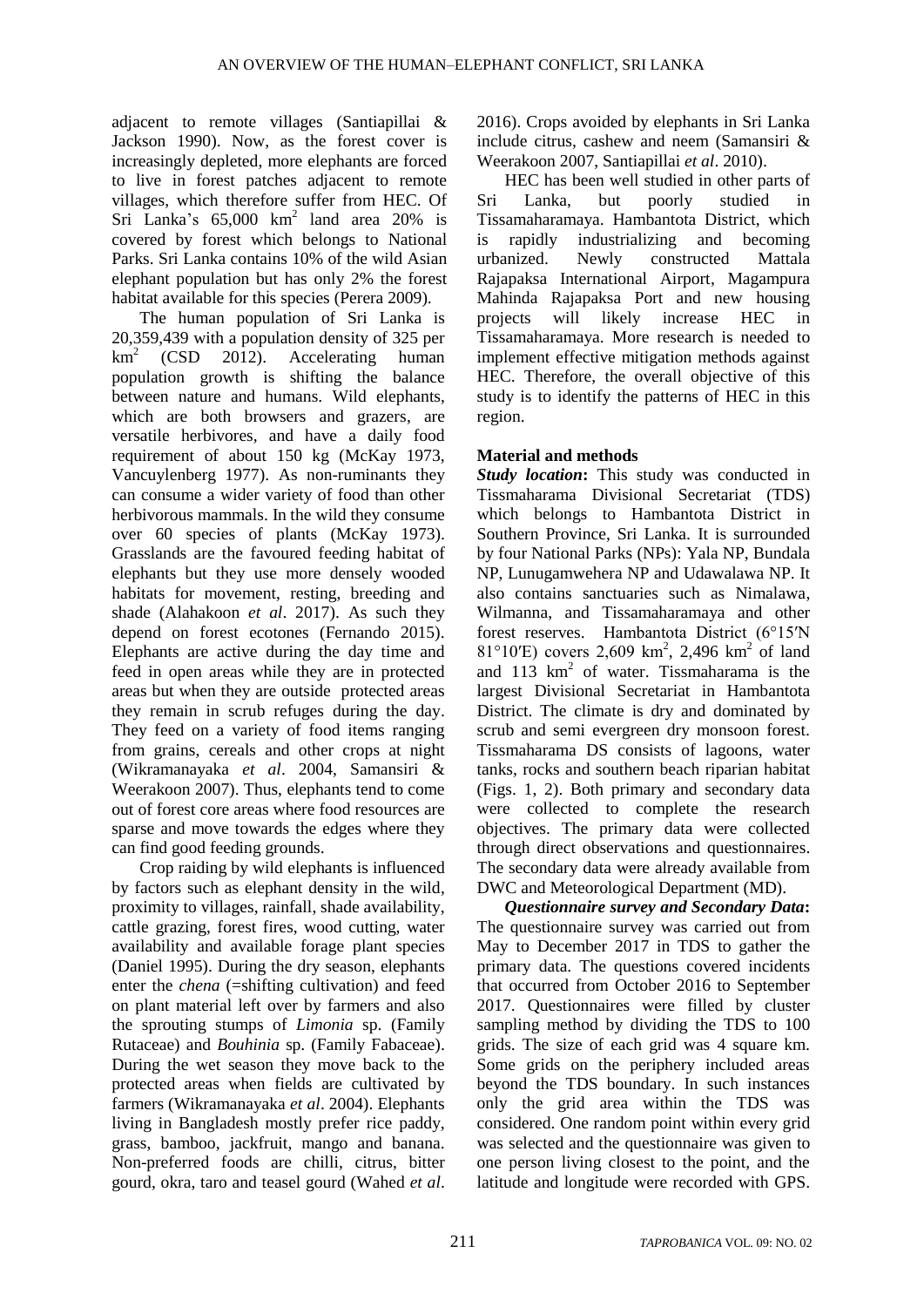The questionnaire was used to collect qualitative and quantitative data, such as number of incidents of crop damage, house damage, and water tank damage and also the crop types consumed and house types damaged. Secondary data were collected from DWC and MD. Data on elephant deaths and human deaths due to HEC in Hambantota District were available from January 2013 from DWC. Rainfall data for Hambantota District from October 2016 to September 2017 was available from MD. Data were analysed by SPSS software and Microsoft Excel software.



**Figure 1.** Map of Sri Lanka with Hambantota District shaded (above) and Hambantota District with Tissamaharama D.S. division shaded (below)

#### **Results**

*Patterns of Crop and Property Damage*: Crop raiding was the most common form of damage in TDS. During the study period 135 crop damage incidents were recorded. Elephants had consumed 40 plant varieties grown by humans. Vegetables were the most highly consumed crop type at 38.53% (Fig. 2).



**Figure 2.** Percentages of crop types consumed by elephants in Tissamaharama D.S. division from October 2016 to September 2017

Long bean, *Vigna unguiculata*, was the most consumed crop plant within the study period (*n*=42). Water melon, *Citrullus lanatus* (*n*=36); pumpkin, *Cucurbita moschata* (*n*=29); and corn, *Zea mays* (*n*=30) were other commonly consumed vegetables. Citrus (*Citrus*  sp.) (*n*=32); sesame, *Sesamum indicum* (*n*=19); bitter gourd, *Momordica charantia* (*n*=20); pineapple, *Ananas comosus* (*n*=2); and abarella, *Spondias dulcis* (*n*=1) were not consumed by elephants (Fig. 3).



**Figure 3.** Consumption of crop plant varieties in Tissamaharama D.S. from October 2016 to September 2017; not consumed (black), consumed (white)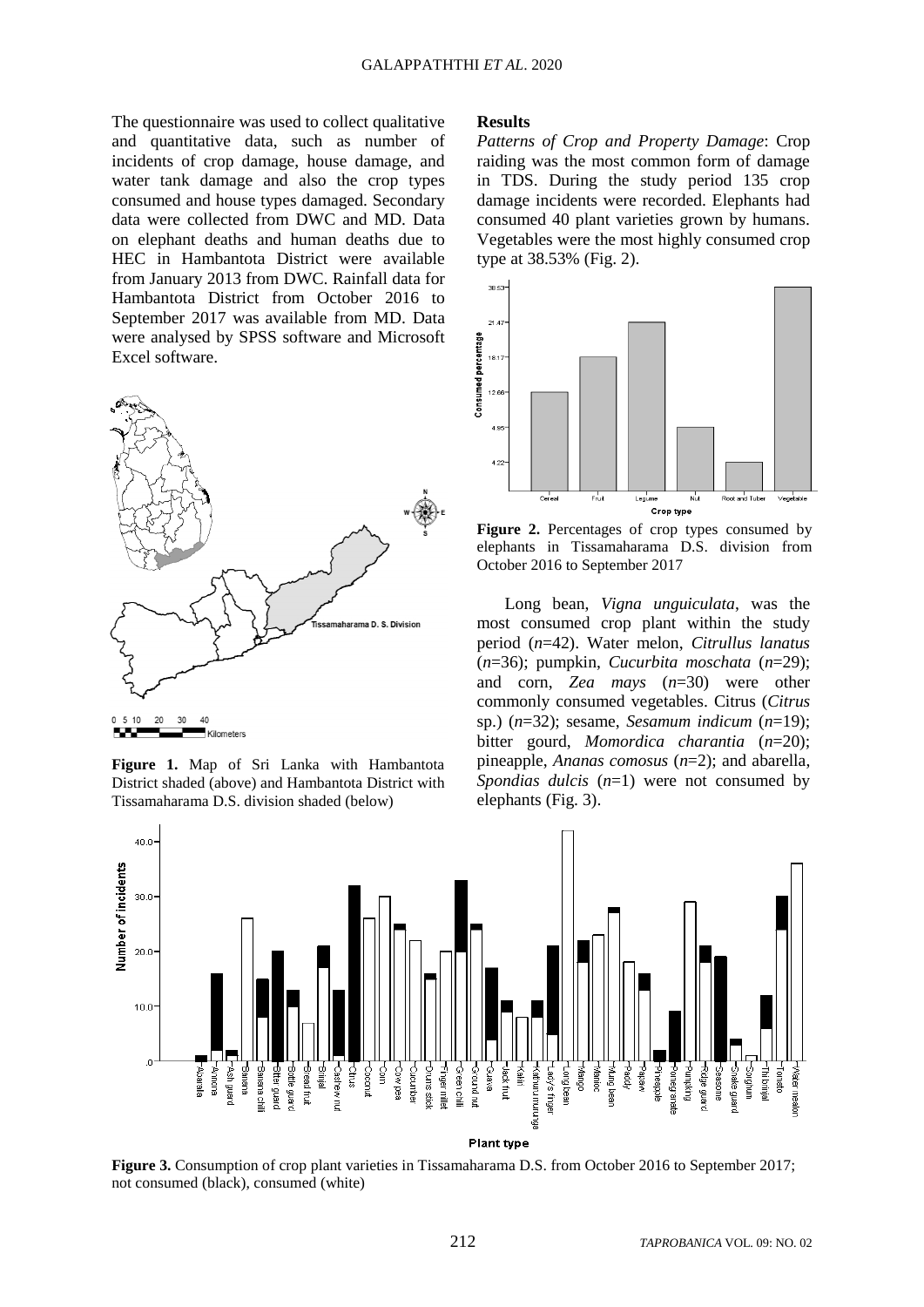52.6% of houses damaged by elephants were mostly temporary structures, while 47.4% were permanent houses. This difference was not significant (Chi-square goodness of fit test, *n*=19,  $\chi^2$ =0.053, *p*=0.819). Of the destroyed permanent houses, 66.7% were made of concrete and 33.3% were made of clay. There was no significant difference between the number of cases: concrete and clay houses destroyed by elephants  $(n=9,$  $^{2}_{\sim}$ =1.000, *p*=0.317).

Further, there was no significant correlation with rainfall and the crop raiding by elephants [r=**–**0.054, *p*=0.867]. There was also no significant correlation between rainfall and the reported total damage incidents to crops, houses and water tanks [r=**–**0.073, *P*=0.822]. The number of elephants participating in each incident of crop and property damage was fewer than five. Single elephants caused 57.2% of damage and 94.3% were caused by fewer than four elephants (M=1; range 1–4; *n*=159) (Fig. 4).



**Figure 4.** Frequency of elephants participating in crop and property damage

Most elephant attack incidents (99.4%) were recorded at night, between 19:00 h and 05:00 h (*n*=159). Only one incident was recorded during the day at 15:00 h (Fig. 5).

The highest number of damage incidents were in September (*n*=38). October (*n*=1) and November (*n*=1) were the months with least conflict. The highest house damage incidents were during February (*n*=4) and September (*n*=4). Water tanks of the houses and water bowsers were damaged by the elephants in May (*n*=1), July (*n*=1), August (*n*=2), and September  $(n=1)$  (Fig. 6).



**Figure 5.** The frequency of elephant attacks over the course of a day



**Figure 6.** The number of water tank, house, crop, and total damage incidents each month

*Elephant and human deaths***:** The percentages of male and female elephants killed while damaging crops or property or attacking humans in Hambantota District were 68.2% and 31.8%, respectively, although this difference was not significant  $(n=22, \chi^2=2.909, p=0.088)$ . The mean age of the dead elephants was 18 years (Fig. 7). Elephant deaths were due to electrical fences (52%), gun shots (29%), and ingestion of poison (9%) (Fig. 8). In Hambantota District 83.3% of human deaths were males and 16.7% were females. This difference was significant  $(n=18, \gamma^2=8.000,$ *p*=0.005). The mean age of the humans killed in HEC was 59 years (Fig. 9).

#### **Discussion**

This study was focused on the patterns of crop raiding, human deaths and elephant deaths. Results showed intense HEC in the study area, with numerous deaths of both humans and elephants. The most commonly consumed crop types were vegetables. Long bean, water melon,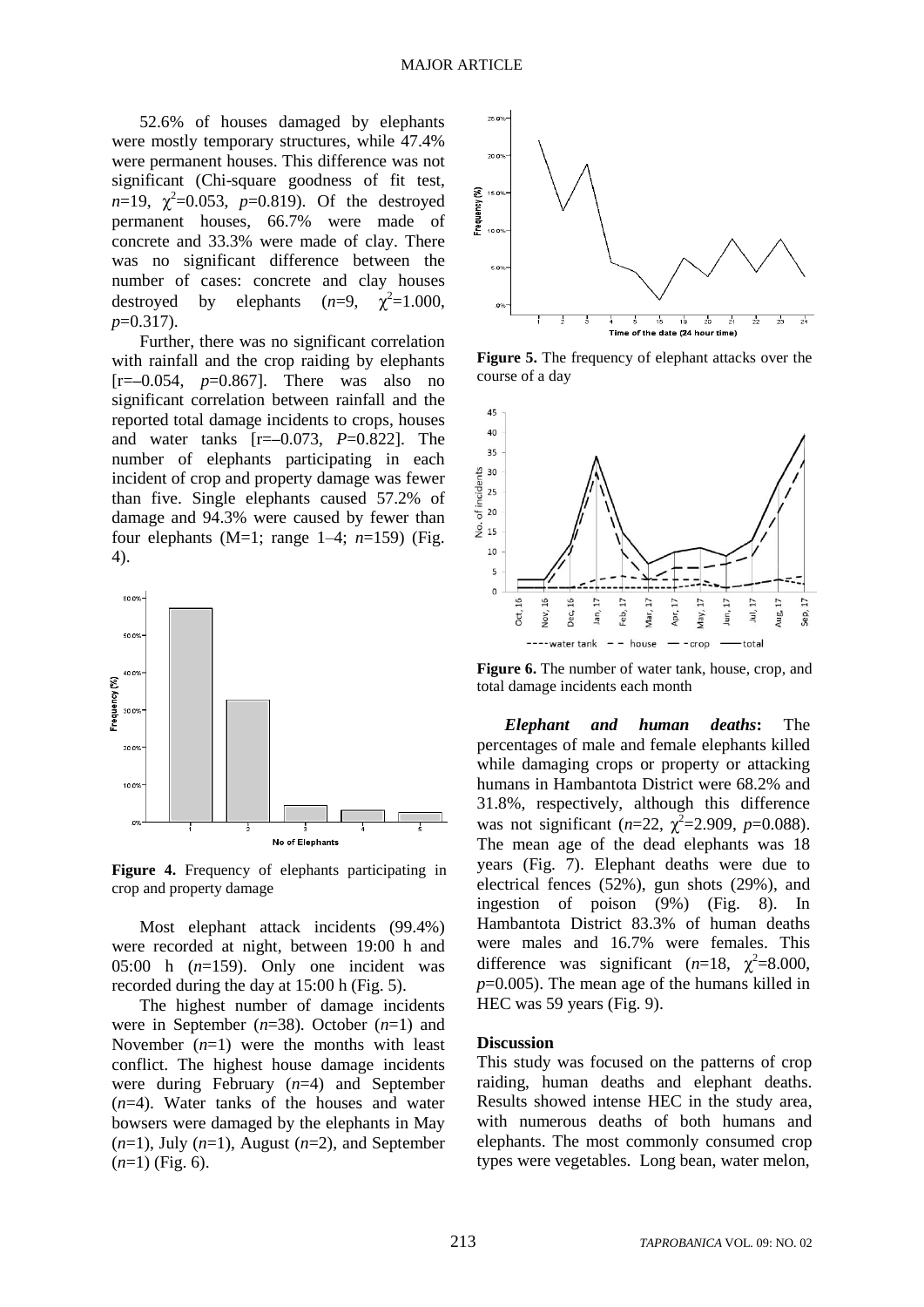corn, and pumpkin were the most commonly consumed plants. Citrus, sesame, bitter gourd, pomegranate and pineapple were not consumed. Okra, *Abelmoschus esculentus*; cashew nut, and custard-apple (*Annona*) plants were least commonly consumed even though they are cultivated. Cucumber and ash gourd, *Benincasa hispida* were mostly consumed by elephants during the *Yala* farming season, from mid-May until early-October. Although crop types were broadly classified and identified as consumed or not, actual food preferences of elephants cannot be determined by a questionnaire only, because crop selection by humans is highly variable depending on water availability, economic factors and other environmental factors.



**Figure 7.** Reported incidents of elephant deaths against the age in Hambantota district (2013–2017); mean±sd = 17.81±9.81 (*n*=21)



**Figure 8.** Causes of mortality in wild elephants in Hambantota District from 2013 to 2017



**Figure 9:** Reported incidents of human deaths (due to HEC) against the age in Hambantota district (2013–2017); mean±sd = 59.0±13.9 (*n*=17)

No significant correlations were found between rainfall and crop raiding or total damage during the study period. Recorded crop and property damage incidents decreased with increased numbers of elephants participating. Most crop and property damage occurred between 19:00 h to 05:00 h. The mean age of elephants killed was 18 years and there was no statistically significant difference between male and female elephants causing HEC. Most elephant deaths were caused by electrical fences which were not maintained up to the proper standard, such as the use of direct current for the fences. More human males were killed due to HEC than females and the mean age was 59 years.

Bull elephants have high food consumption because of their large body size relative to females, and this may be one reason that most damage is caused by males, besides that the males are naturally more aggressive. Additionally female matriarchs may tend to remain in cover and avoid HEC to protect their young. According to earlier research the monthly distribution of HEC incidents was strongly negatively correlated with rainfall (Campos-Arceiz *et al*. 2009), but based on the findings of this research we hypothesise that this pattern is interrupted by the *chena* farming system. January, when the second highest crop damage incidents were recorded, is the start of the harvesting season for *chena* farmers. Also in January 2017, there was high rainfall. Rainfall decreased highly and diminished into February. Because of that, most farmers had left their farmlands by then, and HEC incidents decreased.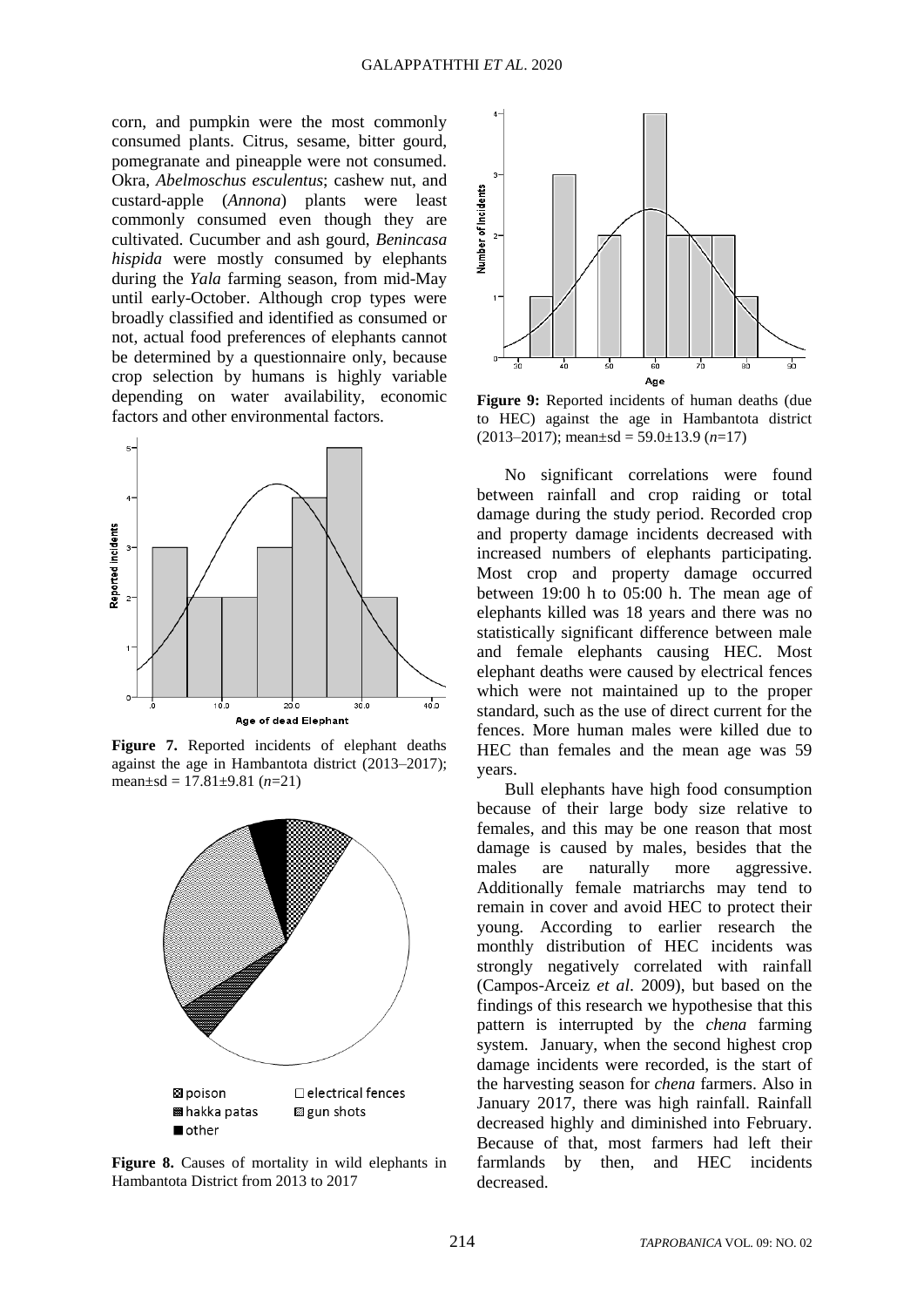During the study period from November 2016 to January 2017, Tissamaharamaya region and adjacent National Parks had comparatively high rainfall. Because of this high rainfall, plants in the forests grew well. Also, there were abundant natural water sources inside the park. Therefore, the elephants mostly remained in the national parks and forested areas. Elephants are seasonal crop raiders; they came to the *chena* farmlands in the autumn and damaged the crops of farmers. Numbers of incidents then decreased because the *chena* farmers start to clear the lands during the October. In November also there was less crop damage because the crops in *chena* cultivation were immature and elephants do not like to eat immature plants. Since *chena* lands are normally situated in between the National Park or sanctuaries and the villages, the *chena* fields with immature crops interrupted the elephant's path to the villages.

Elephant herds are matriarchal, led by the oldest female (De Silva & De Silva 2007). More than three elephants being involved in HEC incidents were rare. Even when they come as large herds, when they enter the *chena* farmlands they separate into family groups. When family groups enter the fields, they bring their cubs and make considerable noise compared to the single elephant. Then farmers can easily hear and respond to the elephant attack. Since most of incidents were caused by single elephants, and most of them were bulls, most house damage was also done by single elephants. Bulls are also aggressive when the farmers try to chase them away.

According to previous research (Santiapillai *et al*. 2010), as in this study, elephants entered the agricultural lands mostly at night. Numbers of incidents were highest at 19:00–04:00 h and least in 09:00–16:00 h. Of the elephants entering farming areas, 22% spent less than an hour, 19% spent 1–2 hrs, and 52% spent over 2 hrs (Santiapillai *et al*. 2010). The findings of our research are also very close to this. We recorded the highest incidents between 19:00 h and 05:00 h and the least in daytime. At day time they rarely come to the farmlands: they stay in the forest patches nearby and wait for darkness to raid the crops. Elephants mature after about 13 years of age (Meyer 2015), and the majority of elephants killed in Hambantota District because of HEC were 15–29 years old. During the mating season, or the musth season, they are aggressive. Normally, villagers kill aggressive elephants with gunshots. As a result, the

population of animals 13 or more years old is decreasing. Among all the elephants killed in Hambantota District, most died before 35 years of age because of electrical fences, gunshots and *hakka-patas* (a kind of local explosive), poison, and cables. More research is needed on the life span of elephants in the wild that are involved in HEC, and those that are not.

More human males than female were killed during HEC encounters. That may be because most HEC incidents were recorded at night. In Sri Lankan villages girls and women do not normally walk at night. Mostly the men go to protect the farms. Most humans killed in HEC were between 60–69 years of age because they work until that age. Consequently, it is these frail elders who usually go out to protect their homes and farms, and become casualties. Villagers 30 to 39 years of age again were less frequently killed. Young villagers go to the jobs in city after their studies. Most people in the communities of the area are farmers. They do paddy cultivation, home garden cultivation and *chena* cultivation. They use water for agriculture from large reservoirs, small tanks, rainfall and ground water. *Chena* cultivation is done mainly in the monsoon season from end of September to March. The duration depends on the rainfall. In *chena* cultivation, they use land that belongs to DWC or FD. When the monsoon comes, they clear the government lands and cultivate seasonal crops such as corn, finger millet, sesame, long bean, water melon, cucumber, green chilli, okra and lots of crops. On their private lands, they grow banana, papaw, mango, lemon, pomegranate and jack fruit as long term crops. This farming system, with elephants living in the surrounding national parks and other forest patches, leads to a high level of conflicts between humans and elephants.

Many developmental projects are proposed or being built in this area, which is one of the top tourist resorts in Sri Lanka. Several factors affecting the HEC were identified in this study. Authorties can use these results to plan developments and design public awareness programs. Minimizing forest fragmentation, creating elephant corridors between fragments and making more water sources available for elephants will help to minimize the HEC.

### **Acknowledgments**

We thank Gajaba Ellepola, Prince Manamperi, Gihan Dahanayaka, and Thusitha Jayasuriya at the Department of Zoology (Open University of